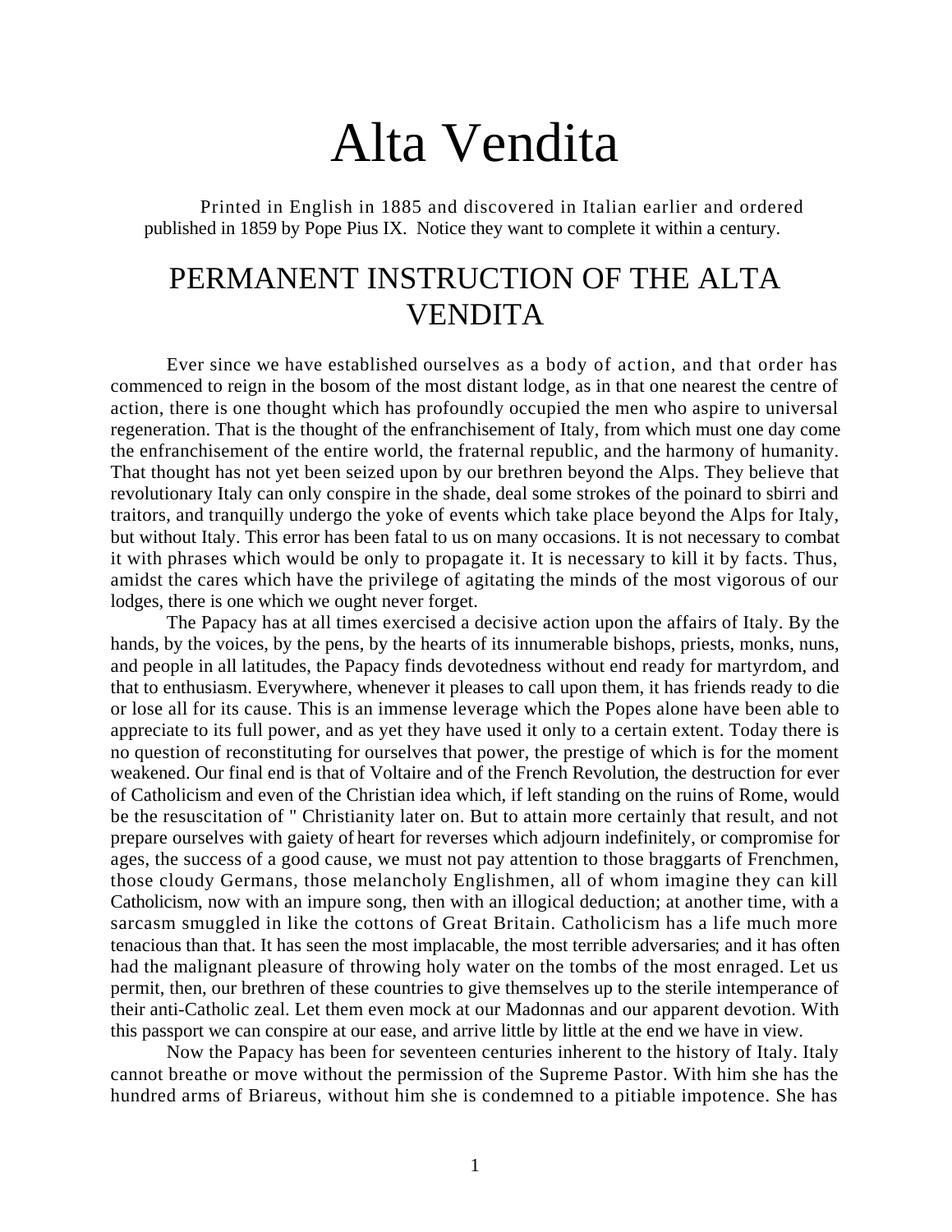nothing but divisions to foment, hatreds to break out, and hostilities to manifest themselves from the highest chain of the Alps to the lowest of the Appenines. We cannot desire such a state of things. It is necessary, then, to seek a remedy for that situation. The remedy is found. The Pope, whoever he may be, will never come to the secret societies. It is for the secret societies to come first to the Church, in the resolve to conquer the two.

The work which we have undertaken is not the work of a day, nor of a month, nor of a year. It may last many years, a century perhaps, but in our ranks the soldier dies and the fight continues.

We do not mean to win the Popes to our cause, to make them neophytes of our principles, and propagators of our ideas. That would be a ridiculous dream, no matter in what manner events may turn. Should cardinals or prelates, for example, enter, willingly or by surprise, in some manner, into a part of our secrets, it would be by no means a motive to desire their elevation to the See of Peter. That elevation would destroy us. Ambition alone would bring them to apostasy from us. The needs of power would force them to immolate us. That which we ought to demand, that which we should seek and expect, as the Jews expected the Messiah, is a Pope according to our wants. Alexander VI, with all his private crimes, would not suit us, for he never erred in religious matters. Clement XIV, on the contrary, would suit us from head to foot. Borgia was a libertine, a true sensualist of the eighteenth century strayed into the fifteenth. He has been anathematized, notwithstanding his vices, by all the voices of philosophy and incredulity, and he owes that anathema to the vigour with which he defended the Church. Ganganelli gave himself over, bound hand and foot, to the ministers of the Bourbons, who made him afraid, and to the incredulous who celebrated his tolerance, and Ganganelli is become a very great Pope. He is almost in the same condition that it is necessary for us to find another, if that be yet possible. With that we should march more surely to the attack upon the Church than with the pamphlets of our brethren in France, or even with the gold of England. Do you wish to know the reason? It is because by that we should have no more need of the vinegar of Hannibal, no more need the powder of cannon, no more need even of our arms. We have the little finger of the successor of St. Peter engaged in the plot, and that little finger is of more value for our crusade than all the Innocents, the Urbans, and the St. Bernards of Christianity.

We do not doubt that we shall arrive at that supreme term of all our efforts; but when? but how? The unknown does not yet manifest itself. Nevertheless, as nothing should separate us from the plan traced out; as, on the contrary, all things should tend to it, as if success were to crown the work scarcely sketched out tomorrow, we wish in this instruction which must rest a secret for the simple initiated, to give to those of the Supreme-Lodge, councils with which they should enlighten the universality of the brethren, under the form of an instruction or memorandum. It is of special importance, and because of a discretion, the motives of which are transparent, never to permit it to be felt that these counsels are orders emanating from the Alta Vendita. The clergy is put too much in peril by it, that one can at the present hour permit oneself to play with it, as with one of these small affairs or of these little princes upon which one need but blow to cause them to disappear.

Little can be done with those old cardinals or with those prelates, whose character is very decided. It is necessary to leave them as we find them, incorrigible, in the school of Consalvi, and draw from our magazines of popularity or unpopularity the arms which will render useful or ridiculous the power in their hands. A word which one can ably invent and which one has the art to spread amongst certain honourable chosen families by whose means it descends into the cafes, and from the cafes into the streets; a word can sometimes kill a man. If a prelate comes to Rome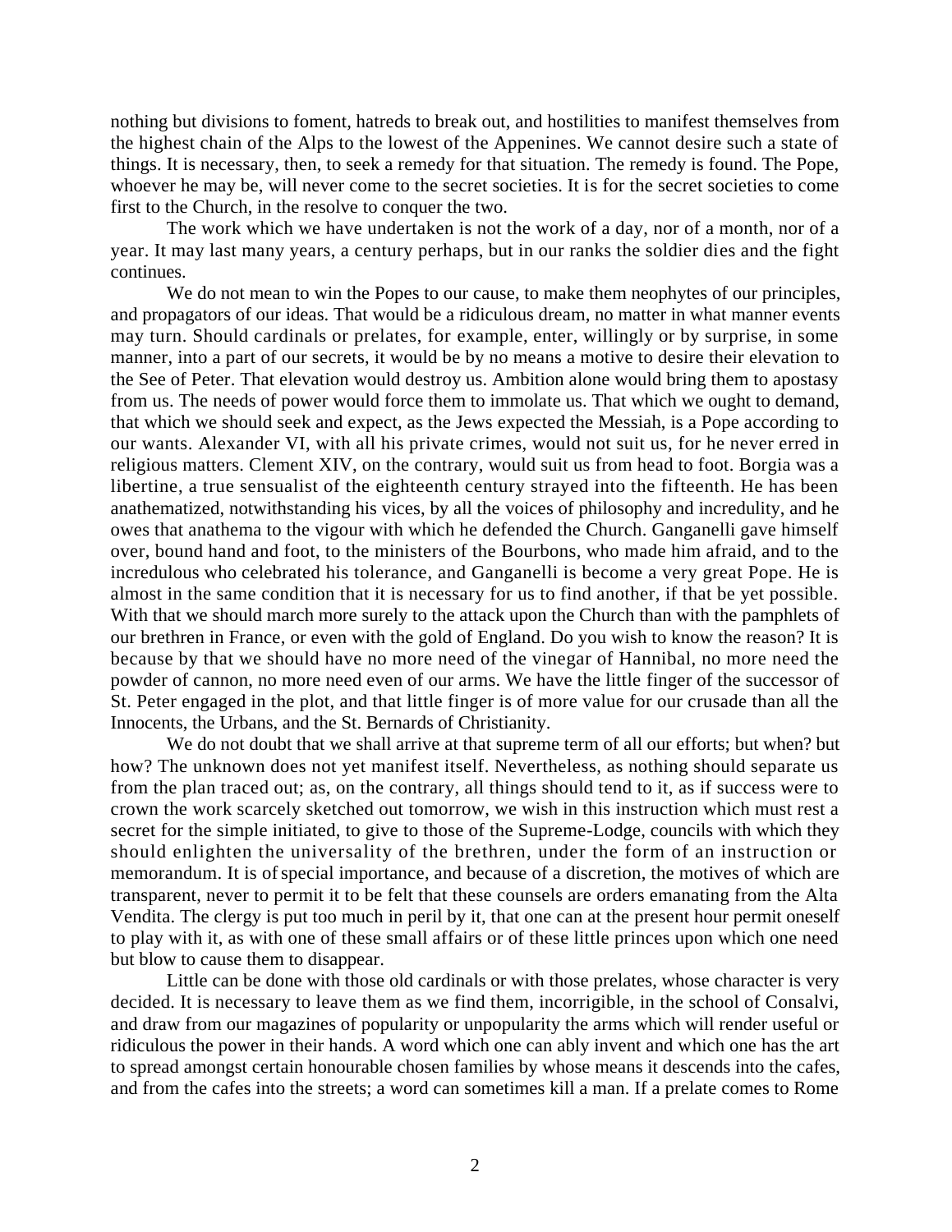to exercise some public function from the depths of the provinces, know presently his character, his antecedents, his qualities, his defects above all things. If he is in advance, a declared enemy, an Albani, a Pallotta. a Bernetti, a Della Genga, a Riverola? Envelope him in all the snares which you can place beneath his feet; create for him one of those reputations which will frighten little children and old women; paint him cruel and sanguinary; recount, regarding him, some traits of cruelty which can be easily engraved in the minds of the people. When foreign journals shall gather for us these recitals, which they will embellish in their turn, (inevitably because of their respect for truth) show, or rather cause to be shown, by some respectable fool those papers where the names and the excesses of' the personages implicated are related. As France and England, so Italy will never be wanting in facile pens which know how to employ themselves in these lies so useful to the good cause. With a newspaper, the language of which they do not understand, but in which they will see the name of their delegate or judge, the people have no need of other proofs. They are in the infancy of liberalism; they believe in liberals, as, later on, they will believe in us, not knowing very well why.

Crush the enemy whoever he may be; crush the powerful by means of lies and calumnies; but especially crush him in the egg. It is to the youth we must go, it is that which we must seduce; it is that which we must bring under the banner of the secret societies. In order to advance by steps, calculated but sure, in that perilous way, two things are of the first necessity. You ought have the air of being simple as doves, but you must be prudent as the serpent. Your fathers, your children, your wives themselves, ought always be ignorant of the secret which you carry in your bosoms. If it pleases you, in order the better to deceive the inquisitorial eye, to go often to confession, you are, as by right authorised, to preserve the most absolute silence regarding these things. You know that the least revelation, that the slightest indication escaped from you in the tribunal of penance, or elsewhere, can bring on great calamities, and that the sentence of death is already pronounced upon the revealer, whether voluntary or involuntary.

Now then, in order to secure to us a Pope in the manner required, it is necessary to fashion for that Pope a generation worthy of the reign of which we dream. Leave on one side old age and middle life, go to the youth, and, if possible, even to infancy. Never speak in their presence a word of impiety or impurity, Maxima debetur puero reverentia. Never forget these words of the poet for they will preserve you from licences which it is absolutely essential to guard against for the good of the cause. In order to reap profit at the home of each family, in order to give yourself the right of asylum at the domestic hearth, you ought to present yourself with all the appearance of a man grave and moral. Once your reputation is established in the colleges, in the gymnasiums, in the universities, and in the seminaries-once that you shall have captivated the confidence of professors and students, so act that those who are principally engaged in the ecclesiastical state should love to seek your conversation. Nourish their souls with the splendours of ancient Papal Rome. There is always at the bottom of the Italian heart a regret for Republican Rome. Excite, enkindle those natures so full of warmth and of patriotic fire. Offer them at first, but always in secret, inoffensive books, poetry resplendent with national emphasis; then little by little you will bring your disciples to the degree of cooking desired. When upon all the points of the ecclesiastical state at once, this daily work shall have spread our ideas as the light, then you will be able to appreciate the wisdom of the counsel in which we take the initiative.

Events, which in our opinion, precipitate themselves too rapidly, go necessarily in a few months' time to bring on an intervention of Austria. There are fools who in the lightness of their hearts please themselves in casting others into the midst of perils, and, meanwhile, there are fools